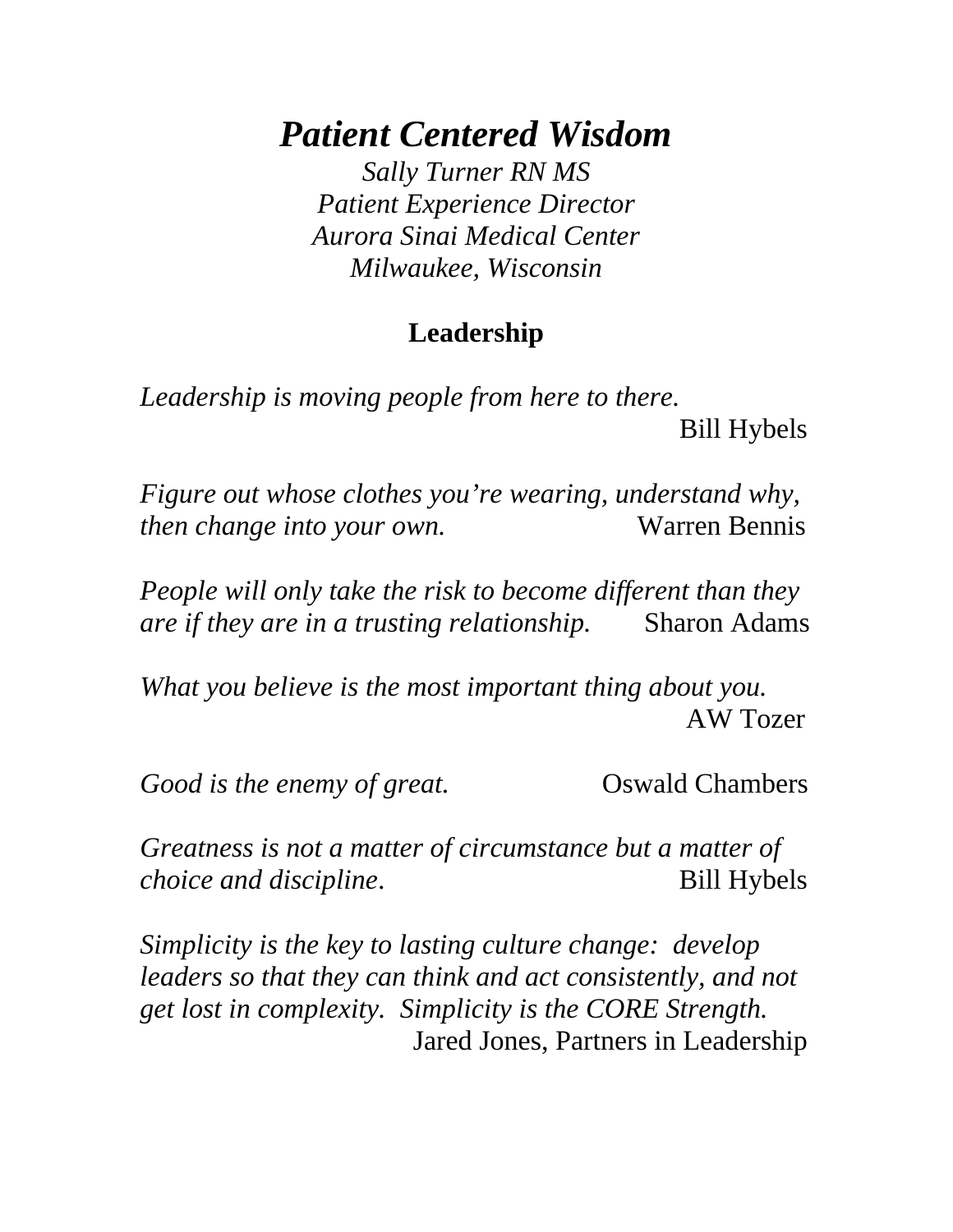## **Engaging Patients, Families, and Caregivers**

- Clear then focus your mind before engaging in any patient interaction.
- Be a human *BEING*, not a human *doing. Be* before you *Do.*
- Connection and understanding happens only in conversation.
- The enemy of conversation is certainty.
- You cannot have a good conversation without looking into each other's eyes.
- Use eye-to-eye and heart-to–heart posture for all conversations.
- Everyone's favorite word is the same: their NAME.
- Heart–Head-Heart sandwich all clinical conversations.
- Respect and involve the family

*"Nothing about me without me*."

Institute for Healthcare Improvement

*Say "I'm sorry."* Lucien Leape

 "*You wouldn't survey your spouse or your children to find out how the relationship is working; you would talk to them. We need to reach out, pay attention, and listen."* Hospital CEO

> *"Be yourself; everyone else is already taken" --Oscar Wilde*